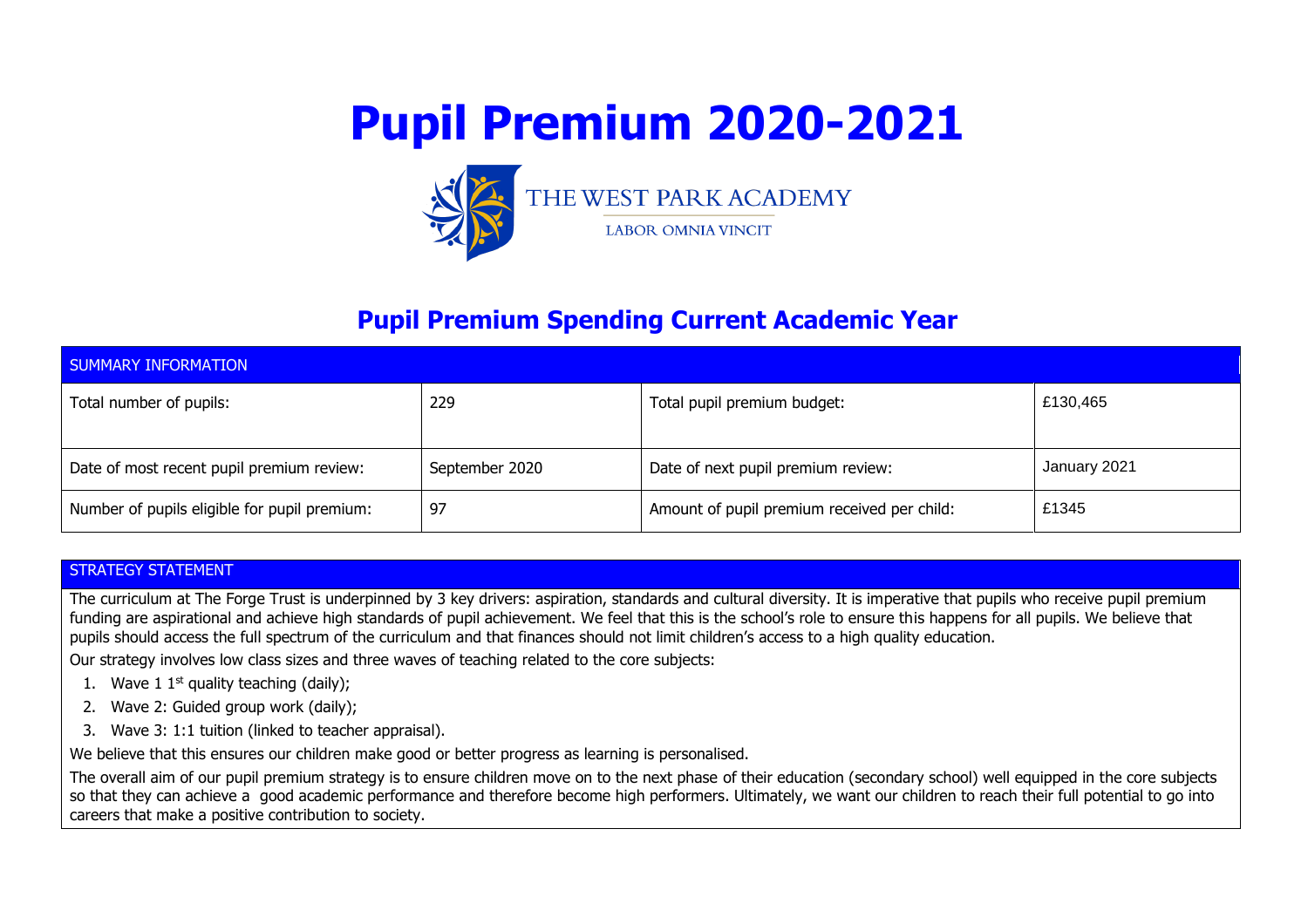## **Assessment information (Published 2019 data) \*\* No 2020 data due to COVID 19\*\***

| <b>EYFS</b>                     |                                           |                            |                 |  |  |
|---------------------------------|-------------------------------------------|----------------------------|-----------------|--|--|
|                                 | Pupils eligible for pupil<br>premium (PP) | Pupils not eligible for PP |                 |  |  |
|                                 |                                           | School Average             | Closing the Gap |  |  |
| Good level of development (GLD) | 42.9%                                     | 60%                        | $-17.1%$        |  |  |
| Reading                         | 60%                                       | 59.3%                      | $+0.7%$         |  |  |
| Writing                         | 60%                                       | 55.6%                      | $+4.4%$         |  |  |
| Number                          | 80%                                       | 63%                        | $+17%$          |  |  |
| Shape                           | 80%                                       | 59.3%                      | $+27%$          |  |  |

| YEAR 1 PHONICS SCREENING CHECK |                            |                 |
|--------------------------------|----------------------------|-----------------|
| Pupils eligible for PP         | Pupils not eligible for PP | Closing the Gap |
| 40%                            | 50%                        | $-10%$          |

Additional commentary: In EYFS, children who received pupil premium funding outperformed other pupils in school in the key areas of reading, writing and number (even though GLD is significantly lower).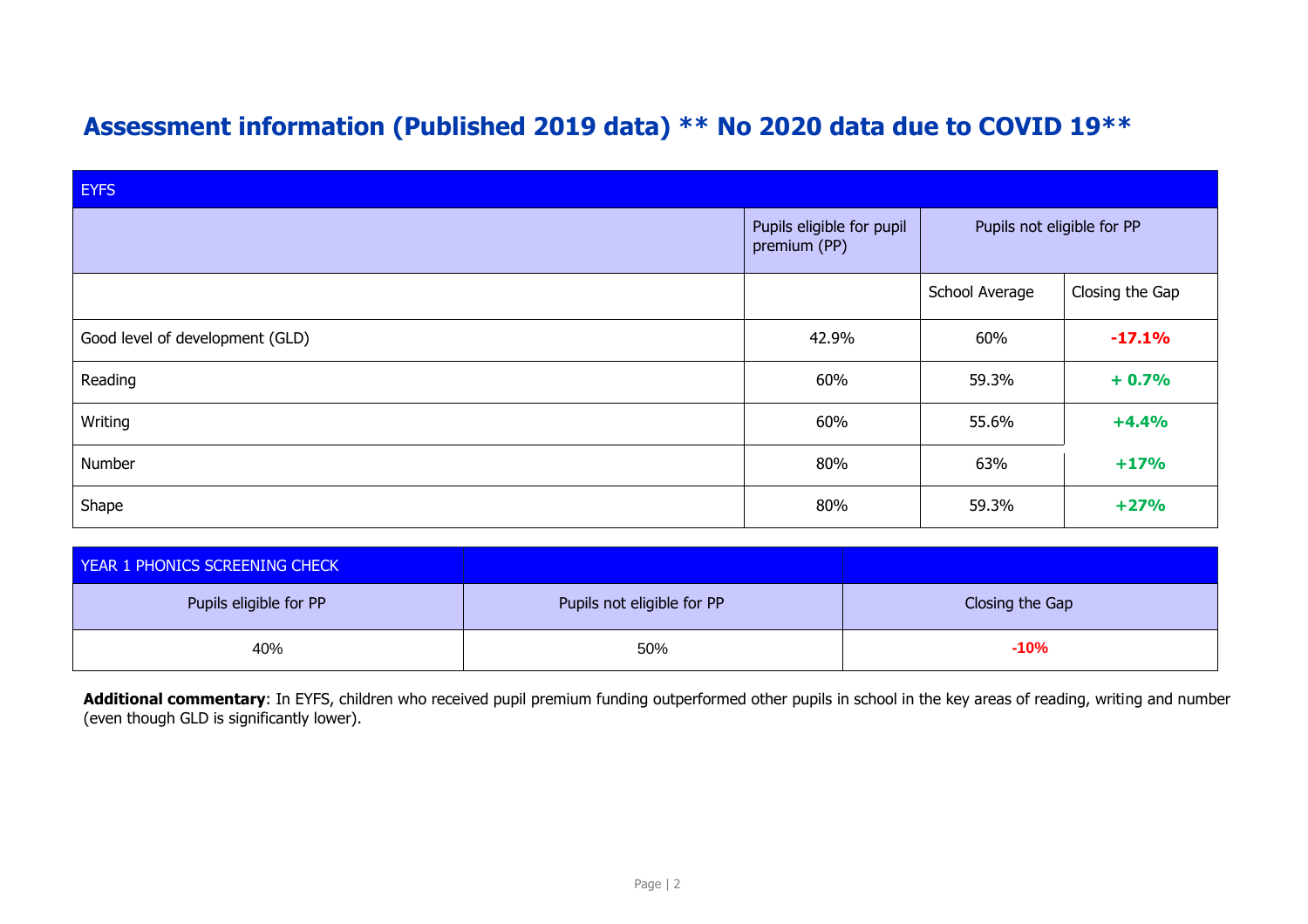| <b>END OF KS1</b>                                                    |                        |                            |                 |
|----------------------------------------------------------------------|------------------------|----------------------------|-----------------|
|                                                                      | Pupils eligible for PP | Pupils not eligible for PP |                 |
|                                                                      |                        | School average             | Closing the Gap |
| % achieving expected standard or above in reading, writing and maths | N/A                    | N/A                        | N/A             |
| % making expected progress in reading                                | 47.6%                  | 55%                        | $-7.4%$         |
| % making expected progress in writing                                | 23.8%                  | 40%                        | $-16.2%$        |
| % making expected progress in maths                                  | 52.4%                  | 55%                        | $-2.6%$         |

### END OF KS2

|                                                                      | Pupils eligible for PP | Pupils not eligible for PP |                 |
|----------------------------------------------------------------------|------------------------|----------------------------|-----------------|
|                                                                      |                        | School average             | Closing the Gap |
| % achieving expected standard or above in reading, writing and maths | 57.1%                  | 53.8%                      | $+3.3%$         |
| % making expected progress in reading                                | 57.1%                  | 53.8%                      | $+3.3%$         |
| % making expected progress in writing                                | 76.9%                  | 78.6%                      | $-1.7%$         |
| % making expected progress in maths                                  | 78.6%                  | 61.5%                      | $+17.1%$        |

**Additional commentary**: The percentage of children making expected standards in reading, writing and maths for pupil premium children is below other pupils. The gap is greatest in writing (see School Development Plan-Writing and KS1). KS2 performance is generally good in all areas for PP children.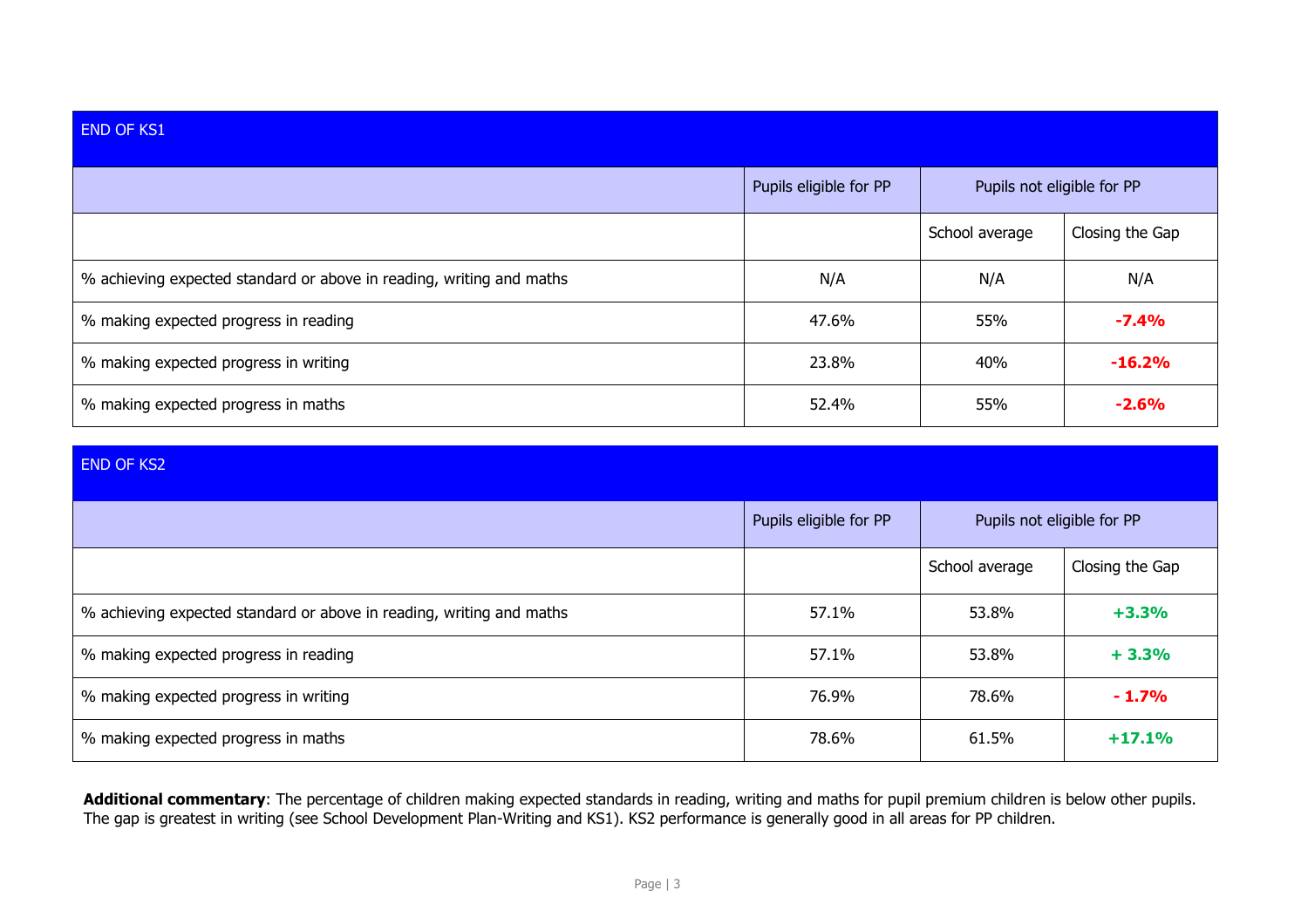# **Barriers to learning**

|   | <b>BARRIERS TO FUTURE ATTAINMENT</b>                                                                                     |  |  |  |  |
|---|--------------------------------------------------------------------------------------------------------------------------|--|--|--|--|
|   | Academic barriers: (issues addressed in school such as low levels of literacy/maths)                                     |  |  |  |  |
| A | Oral Language skills are 'generally' lower for pupils eligible for PP on entry to foundation stage.                      |  |  |  |  |
| B | Low aspiration and awareness of career routes and opportunities linked to education.                                     |  |  |  |  |
| ╰ | Gaps in knowledge and understanding of phonics (early reading) reading comprehension, spelling, grammar and punctuation. |  |  |  |  |

|   | ADDITIONAL BARRIERS                                                                                                 |  |  |  |  |
|---|---------------------------------------------------------------------------------------------------------------------|--|--|--|--|
|   | External barriers (issues which require action outside school such as home learning environment and low attendance) |  |  |  |  |
| D | Challenging home circumstances can lead to poor patterns of attendance and punctuality.                             |  |  |  |  |
|   | Poor parental engagement and home learning environment.                                                             |  |  |  |  |
|   | Equal access to curriculum enrichment and opportunities for some pupils.                                            |  |  |  |  |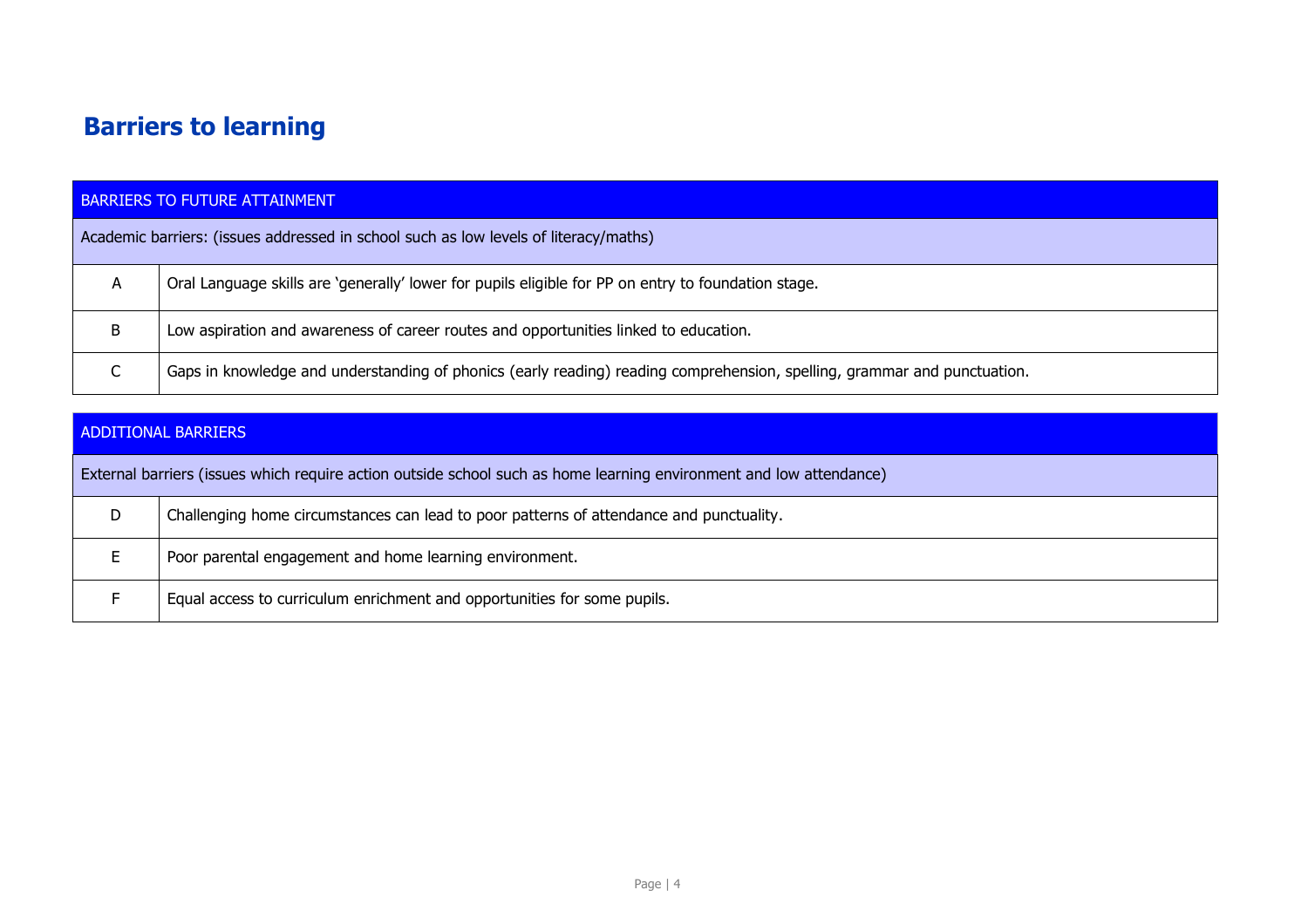|                   | <b>INTENDED OUTCOMES</b>                                                                                                                                                                                                                                                                                                                                                                                                                                                                                                                                                                                                                                                                                                               |                                                                                                                                                                                                                             |
|-------------------|----------------------------------------------------------------------------------------------------------------------------------------------------------------------------------------------------------------------------------------------------------------------------------------------------------------------------------------------------------------------------------------------------------------------------------------------------------------------------------------------------------------------------------------------------------------------------------------------------------------------------------------------------------------------------------------------------------------------------------------|-----------------------------------------------------------------------------------------------------------------------------------------------------------------------------------------------------------------------------|
| Specific outcomes |                                                                                                                                                                                                                                                                                                                                                                                                                                                                                                                                                                                                                                                                                                                                        | Success criteria                                                                                                                                                                                                            |
| A                 | Oral language skills and vocabulary acquisition to be in line with all pupils in foundation stage;<br>$\bullet$<br>Increased vocabulary development throughout school.<br>$\bullet$                                                                                                                                                                                                                                                                                                                                                                                                                                                                                                                                                    | FSP profile score is narrowed against<br>all pupils nationally for speaking and<br>listening;<br>Pupils acquisition of vocabulary is at<br>least in line with age expectations<br>(phase 2 and phase 3 concept<br>pyramid). |
| B                 | Curriculum informs children and inspires them to pursue a career                                                                                                                                                                                                                                                                                                                                                                                                                                                                                                                                                                                                                                                                       | By Year 6 children demonstrate an<br>awareness of career paths and have<br>ambition.                                                                                                                                        |
| $\mathsf{C}$      | Revamped Phonics Policy which is designed to close the gap between PP and non-PP children;<br>$\bullet$<br>Closing the gaps in writing between PP children and all other children at KS1 (strategies to do this<br>$\bullet$<br>include: daily shared and modelled writing; regular opportunities for children to write independently<br>(weekly); weekly guided writing opportunities for children; daily short-burst dictation in spelling<br>sessions. See School Development Plan for more detail on this).<br>Accelerated progress in year groups where proportion of PP children is high but attainment has<br>$\bullet$<br>previously been low. Pupil Premium children are currently performing less well than non PP children. | $1st$ quality phonics teaching;<br>tracking, wave 2 and wave 3 teaching<br>where necessary enables gaps to be<br>narrowed.                                                                                                  |
| D                 | Increased attendance rates for pupils eligible for PP.                                                                                                                                                                                                                                                                                                                                                                                                                                                                                                                                                                                                                                                                                 | Overall PP attendance improves from 94%<br>to 96% in line with 'other' pupils.                                                                                                                                              |
| E.                | Children have opportunities in school to complete homework to a high standard and be supported with<br>learning.                                                                                                                                                                                                                                                                                                                                                                                                                                                                                                                                                                                                                       | Uptake of children attending is high;<br>Home/school diaries signed and<br>actioned by school staff highlighting<br>support.                                                                                                |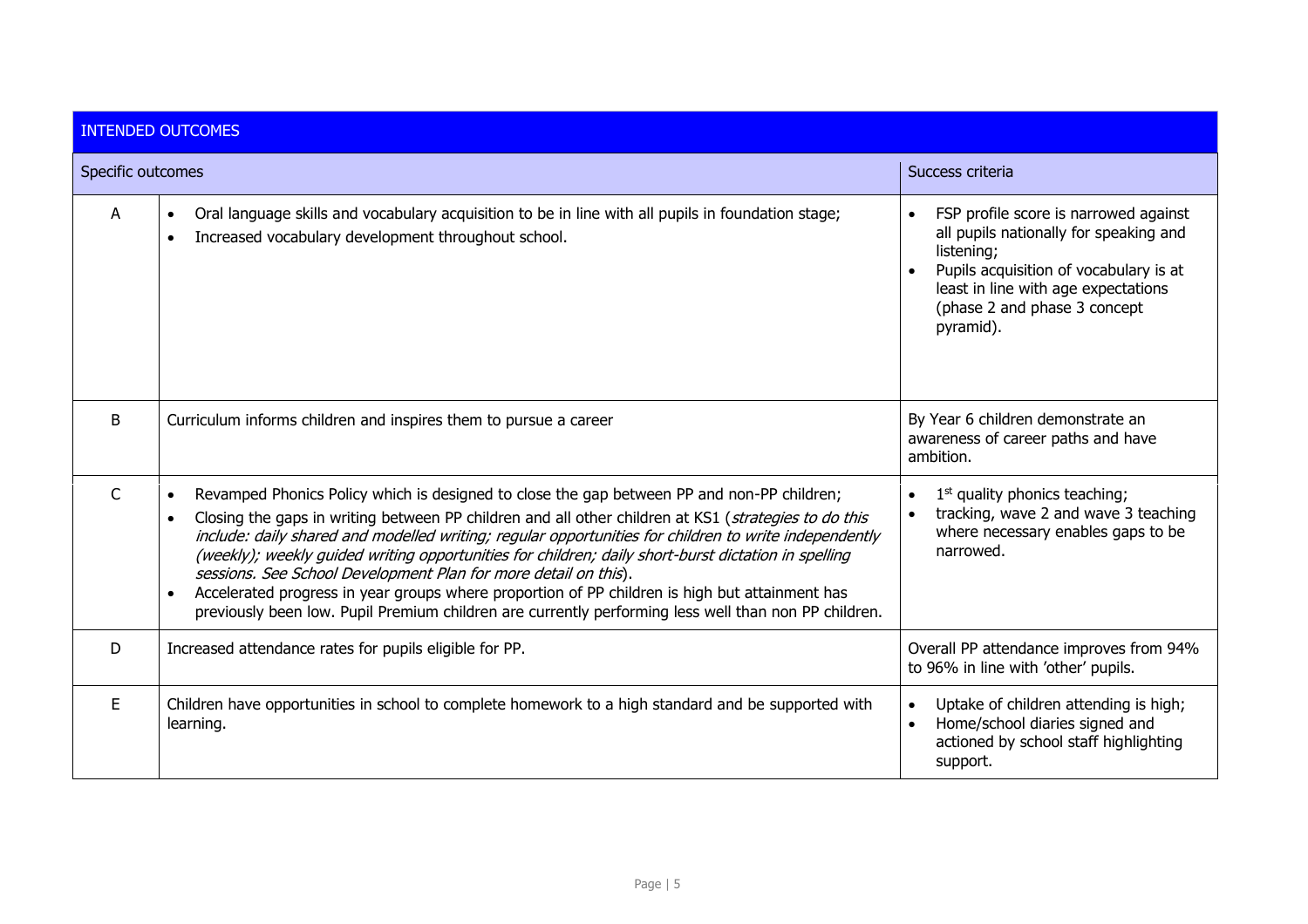| Participation in clubs, residentials and school trips for all children. | All children participate and have |
|-------------------------------------------------------------------------|-----------------------------------|
| Encourage further attendance in Foundation 1                            | opportunities.                    |

## **Planned expenditure for current academic year 2020-2021**

| <b>ACADEMIC YEAR</b>                                                                                                                                                                                                                                                       |                                                                                                             |                                                          |                                                                                            |                          |                                  |  |  |  |
|----------------------------------------------------------------------------------------------------------------------------------------------------------------------------------------------------------------------------------------------------------------------------|-------------------------------------------------------------------------------------------------------------|----------------------------------------------------------|--------------------------------------------------------------------------------------------|--------------------------|----------------------------------|--|--|--|
| Quality of teaching for all                                                                                                                                                                                                                                                |                                                                                                             |                                                          |                                                                                            |                          |                                  |  |  |  |
| <b>Action</b>                                                                                                                                                                                                                                                              | <b>Intended outcome</b>                                                                                     | What's the evidence<br>and rationale for this<br>choice? | How will you make sure<br>it's implemented well?                                           | <b>Staff Lead</b>        | When will<br>you review<br>this? |  |  |  |
| A1. Staff member trained in SALT<br>to provide interventions for<br>children in EYFS/Year 1 (3 days per<br>week). Children targeted are those<br>who are not currently under<br>external SALT but have been<br>assessed to have some S+L<br>difficulties.<br>Cost: £15,993 | Oral language skills and<br>vocabulary acquisition to be<br>in line with all pupils in<br>foundation stage. | <b>EEF Toolkit:</b><br>Early years intervention $(+5)$   | Monitor staff member's<br>delivery<br>Half termly meeting with<br>Principal and EYFS Lead. | Mark Nunn/Beth<br>Turner | September<br>2021.               |  |  |  |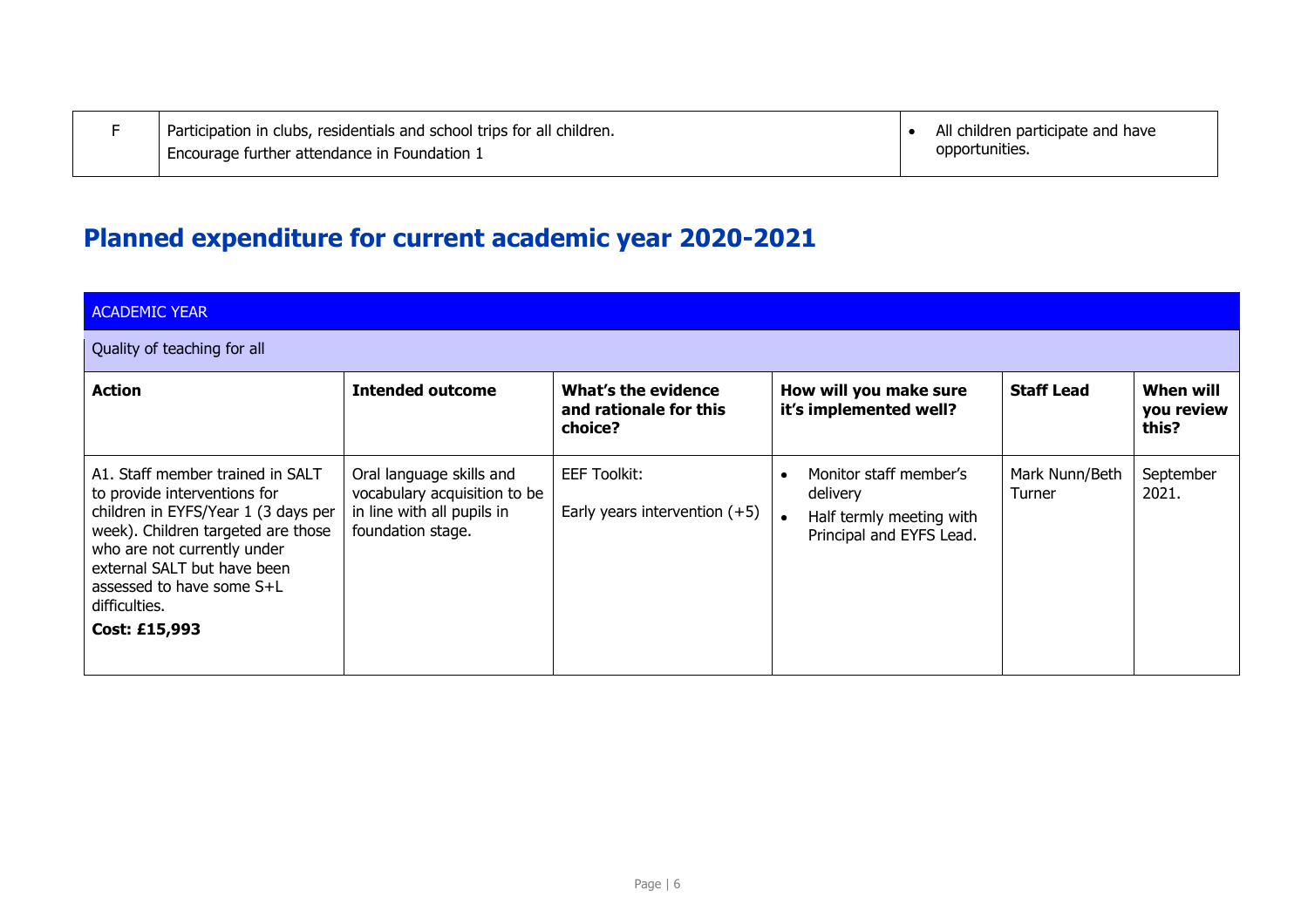| A2. Ensure curriculum has<br>ambitious vocabulary and ensure<br>the 4 strands of the speaking and<br>listening curriculum are embedded<br>(speaking, listening, non-verbal<br>communication and awareness of<br>audience).<br>Cost: £1000 (CPD costs and<br>cover costs for curriculum<br>leads) | Increased vocabulary<br>development throughout<br>school.<br>Children 'present' better. | <b>EEf Toolkit:</b><br>Oral language intervention<br>$(+5)$                                | Monitoring delivery of<br>$\bullet$<br>curriculum;<br>CPD session on the<br>$\bullet$<br>Speaking and Listening<br>curriculum document;<br>Check concept maps for<br>ambitious vocabulary and<br>new learning (review pre<br>and post assessments for<br>progress). | Principal.<br>English Leader. | December<br>2020.                       |
|--------------------------------------------------------------------------------------------------------------------------------------------------------------------------------------------------------------------------------------------------------------------------------------------------|-----------------------------------------------------------------------------------------|--------------------------------------------------------------------------------------------|---------------------------------------------------------------------------------------------------------------------------------------------------------------------------------------------------------------------------------------------------------------------|-------------------------------|-----------------------------------------|
| <b>Action</b>                                                                                                                                                                                                                                                                                    | <b>Intended outcome</b>                                                                 | <b>What's the evidence</b><br>and rationale for this<br>choice?                            | How will you make sure<br>it's implemented well?                                                                                                                                                                                                                    | <b>Staff Lead</b>             | <b>When will</b><br>you review<br>this? |
| B1. Assemblies highlight career<br>options and encourage ambition.                                                                                                                                                                                                                               | Curriculum informs children<br>and inspires them to pursue<br>a career                  | <b>EEF Toolkit:</b><br>Aspiration intervention<br>(0 months) based on limited<br>evidence. | Monitor the children's<br>$\bullet$<br>dreams and range of<br>careers on display;<br>Check the Superstar log<br>$\bullet$<br>book with listed weekly<br>children;<br><b>Monitor Superstar</b><br>Assembly input.                                                    | Principal                     | Ongoing                                 |
| B2. Topic Maps (stage 1 planning)<br>are actioned and deliver the golden<br>thread of 'aspiration' with a<br>programme of visits and visitors.                                                                                                                                                   | Curriculum informs children<br>and inspires them to pursue<br>a career                  | <b>EEF Toolkit:</b><br>Aspiration intervention<br>(0 months) based on limited<br>evidence. | Planning scrutiny.<br>$\bullet$                                                                                                                                                                                                                                     | Principal<br><b>SLT</b>       | Weekly                                  |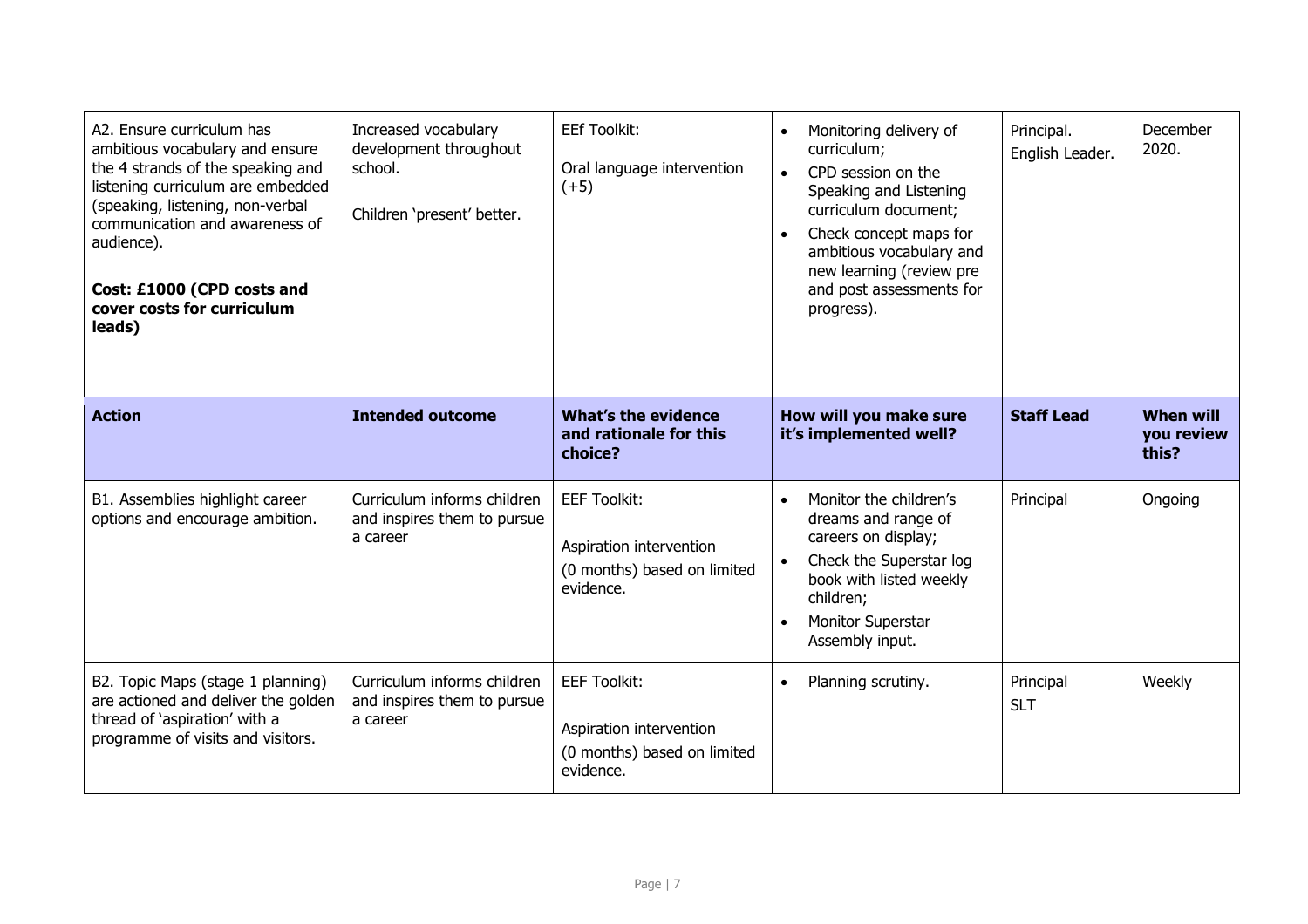| C1. Provide CPD to teachers<br>through the academy's link with<br>the English Hub in how to deliver<br>effective phonics lessons. A<br>renewed focus is given to how we<br>support children 'catch up' through<br>additional practice sessions<br>(individual intervention)<br><b>Cost: £2500</b> | A greater proportion of<br>children are reaching ARE<br>by the end of the year for<br>phonics. Children in the<br>lowest 20% have made<br>accelerated progress<br>through additional practice<br>session interventions | <b>EEF Toolkit</b><br>Moderate impact based on<br>very low cost (4 months) | Monitor phonics teaching<br>on a regular basis<br>Analyse data half termly<br>TMV on additional practice<br>session delivery                                    | Principal/Phonics<br>Lead/English<br>Lead | Weekly        |
|---------------------------------------------------------------------------------------------------------------------------------------------------------------------------------------------------------------------------------------------------------------------------------------------------|------------------------------------------------------------------------------------------------------------------------------------------------------------------------------------------------------------------------|----------------------------------------------------------------------------|-----------------------------------------------------------------------------------------------------------------------------------------------------------------|-------------------------------------------|---------------|
| C2. Provide CPD for teachers so<br>that they can competently teach<br>writing<br>(through daily shared/modelled<br>writing; weekly guided writing;<br>daily dictation in spelling sessions;<br>regular opportunities for children<br>to write independently).                                     | Closing the gaps in writing<br>between PP children and all<br>other children at KS1.                                                                                                                                   |                                                                            | Track progress at data<br>points;<br>Work scrutiny in writing<br>for pupil premium<br>children;<br>Formal observations in<br>writing and spelling<br>dictation. | Principal                                 | $1/2$ termly. |
| C3. Provide additional teachers in<br>Y3 and Y6 to reduce class sizes in<br>key year groups (Less than 20<br>children per class)                                                                                                                                                                  | Y3, Y4 and Y6 to make<br>accelerated progress                                                                                                                                                                          | <b>EEF Toolkit</b><br>Moderate impact for high<br>cost (4 months)          | Data tracking in pupil<br>progress meetings<br>Work scrutiny                                                                                                    | Principal                                 | $1/2$ termly  |
| Cost: $2 \times NQT = \text{\pounds}69,064$                                                                                                                                                                                                                                                       |                                                                                                                                                                                                                        |                                                                            |                                                                                                                                                                 |                                           |               |
| Provide additional Teaching<br>Assistant in Year 4 (Grade 4) to<br>deliver targeted interventions in<br>reading, writing and maths to small<br>groups.                                                                                                                                            |                                                                                                                                                                                                                        |                                                                            |                                                                                                                                                                 |                                           |               |
| Cost: £30,209                                                                                                                                                                                                                                                                                     |                                                                                                                                                                                                                        |                                                                            |                                                                                                                                                                 |                                           |               |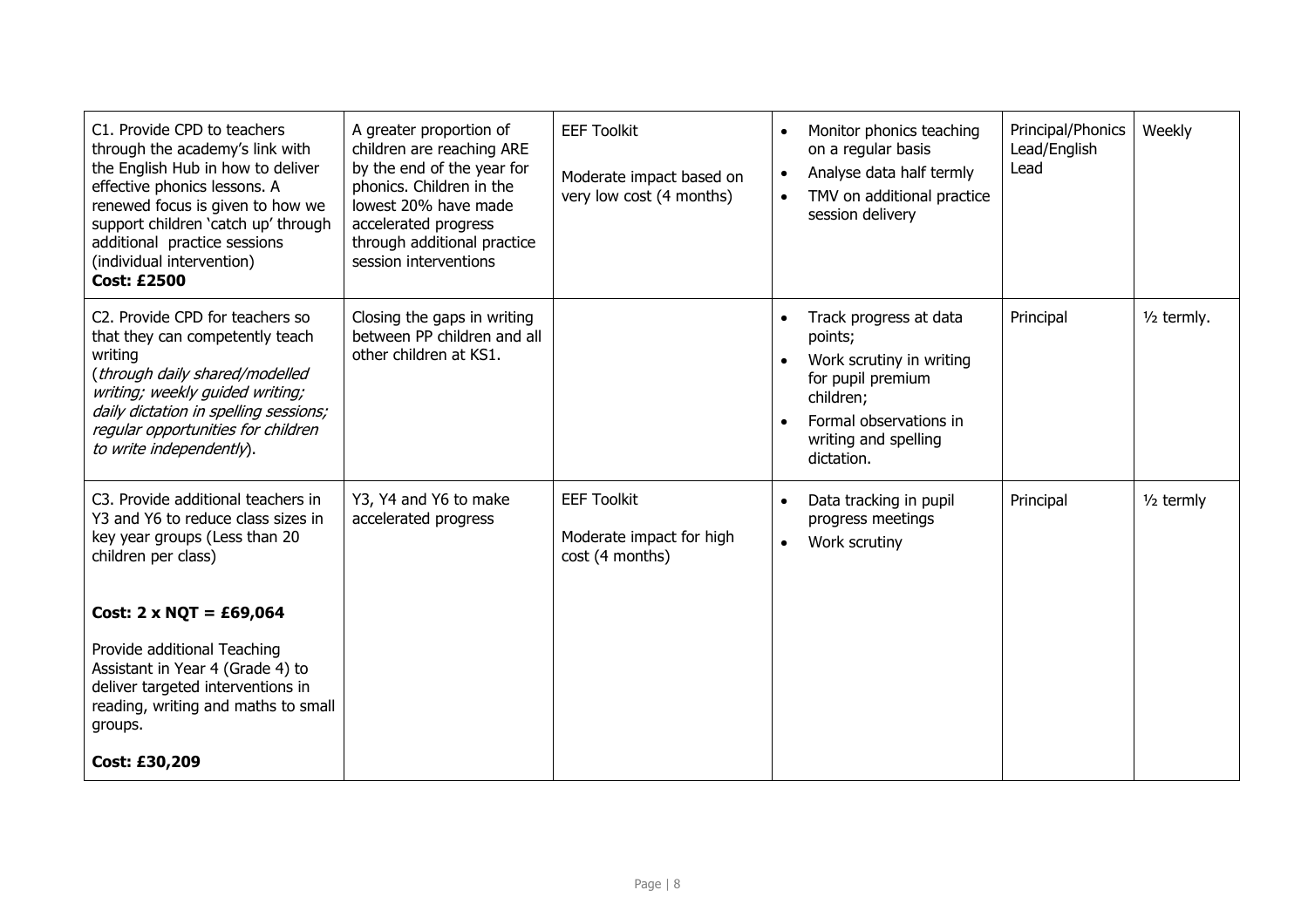| <b>Action</b>                                                 | <b>Intended outcome</b>                                                                                                   | What's the evidence<br>and rationale for this<br>choice?                                                      | How will you make sure<br>it's implemented well?                                                       | <b>Staff Lead</b>                  | <b>When will</b><br>you review<br>this? |
|---------------------------------------------------------------|---------------------------------------------------------------------------------------------------------------------------|---------------------------------------------------------------------------------------------------------------|--------------------------------------------------------------------------------------------------------|------------------------------------|-----------------------------------------|
| D. Attendance Officer monitors<br>attendance and action plan. | Increased attendance rates<br>for pupils eligible for PP.                                                                 | Research into the effects of<br>persistent absence<br>demonstrates detrimental<br>effect on pupil achievement | Attendance Officer is in place<br>and has tight appraisal<br>targets.                                  | Attendance<br>Officer<br>Principal | $1/2$ termly                            |
| E. Weekly Homework Club                                       | Children have opportunities<br>in school to complete<br>homework to a high<br>standard and be supported<br>with learning. | <b>EEF Toolkit:</b><br>Homework $(+2)$ low cost                                                               | Check attendance register;<br>Target pupils who need<br>support;<br>Check quality of homework<br>(TMV) | SLT member.                        | $1/2$ termly.                           |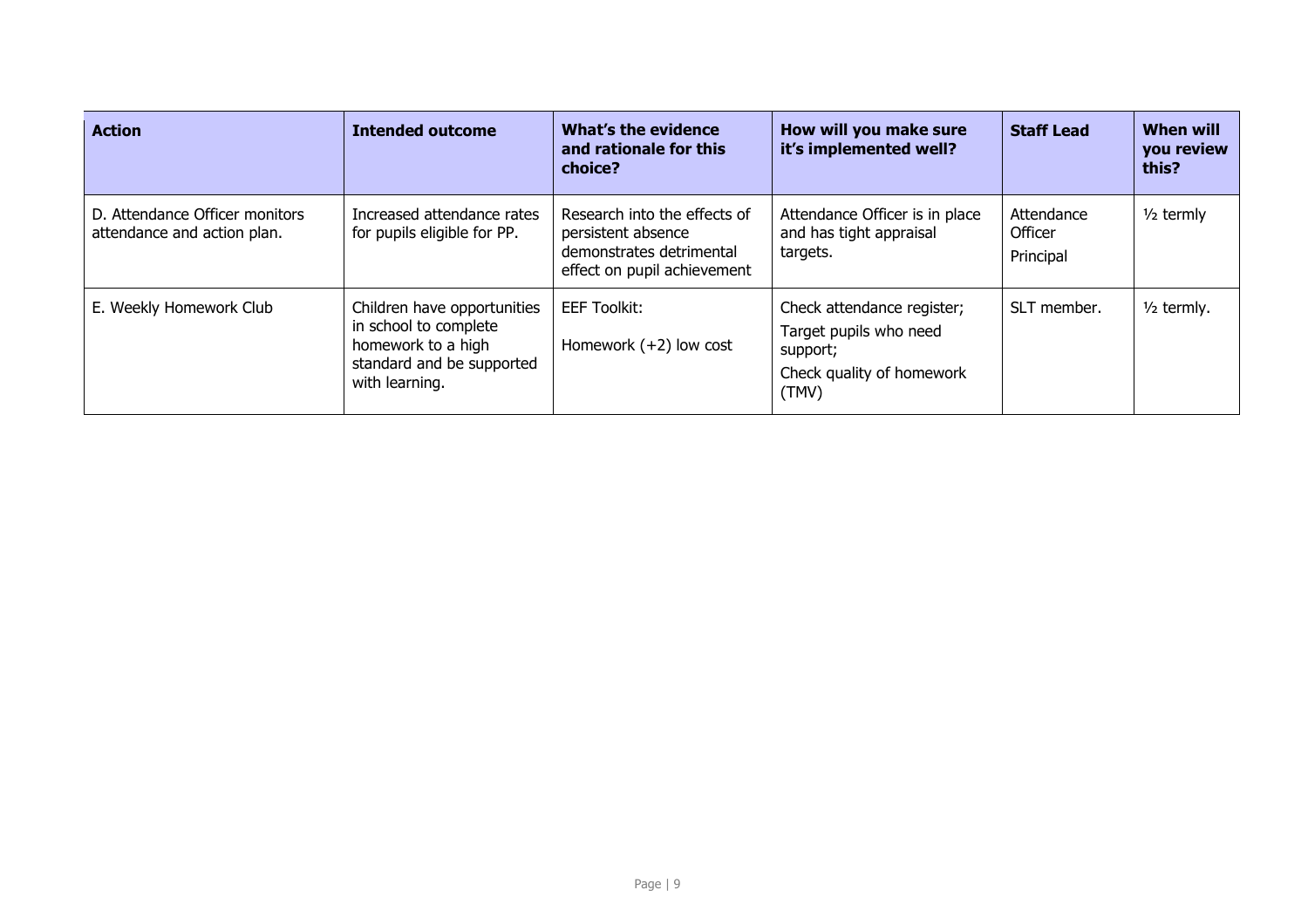| F1. Provide funding to minimise<br>costs of opportunities for all<br><b>Cost: £3000</b>                                             | Participation in clubs,<br>residentials and school trips<br>for all children. | <b>EEF Toolkit:</b><br>Social & emotional learning<br>$(+4)$ for moderate cost.             | Full uptake in residential<br>participation rates.                         | Principal                          | Termly.                                 |
|-------------------------------------------------------------------------------------------------------------------------------------|-------------------------------------------------------------------------------|---------------------------------------------------------------------------------------------|----------------------------------------------------------------------------|------------------------------------|-----------------------------------------|
| F2. Offer free 'extra' sessions for<br>F1 children who only receive 15<br>hours funding but quality for EYPP.<br><b>Cost: £3000</b> | Increased attendance for<br>targeted pupils improves<br>progress              | <b>EEF Toolkit</b><br>Extending school time - low<br>impact for moderate cost (2<br>months) | Monitoring of take up, target<br>parents where take up is not<br>happening | <b>Beth</b><br>Turner/Mark<br>Nunn | Termly                                  |
| <b>Other approaches</b>                                                                                                             |                                                                               |                                                                                             |                                                                            |                                    |                                         |
| <b>Action</b>                                                                                                                       | <b>Intended outcome</b>                                                       | <b>What's t Years he</b><br>evidence and rationale<br>for this choice?                      | How will you make sure<br>it's implemented well?                           | <b>Staff Lead</b>                  | <b>When will</b><br>you review<br>this? |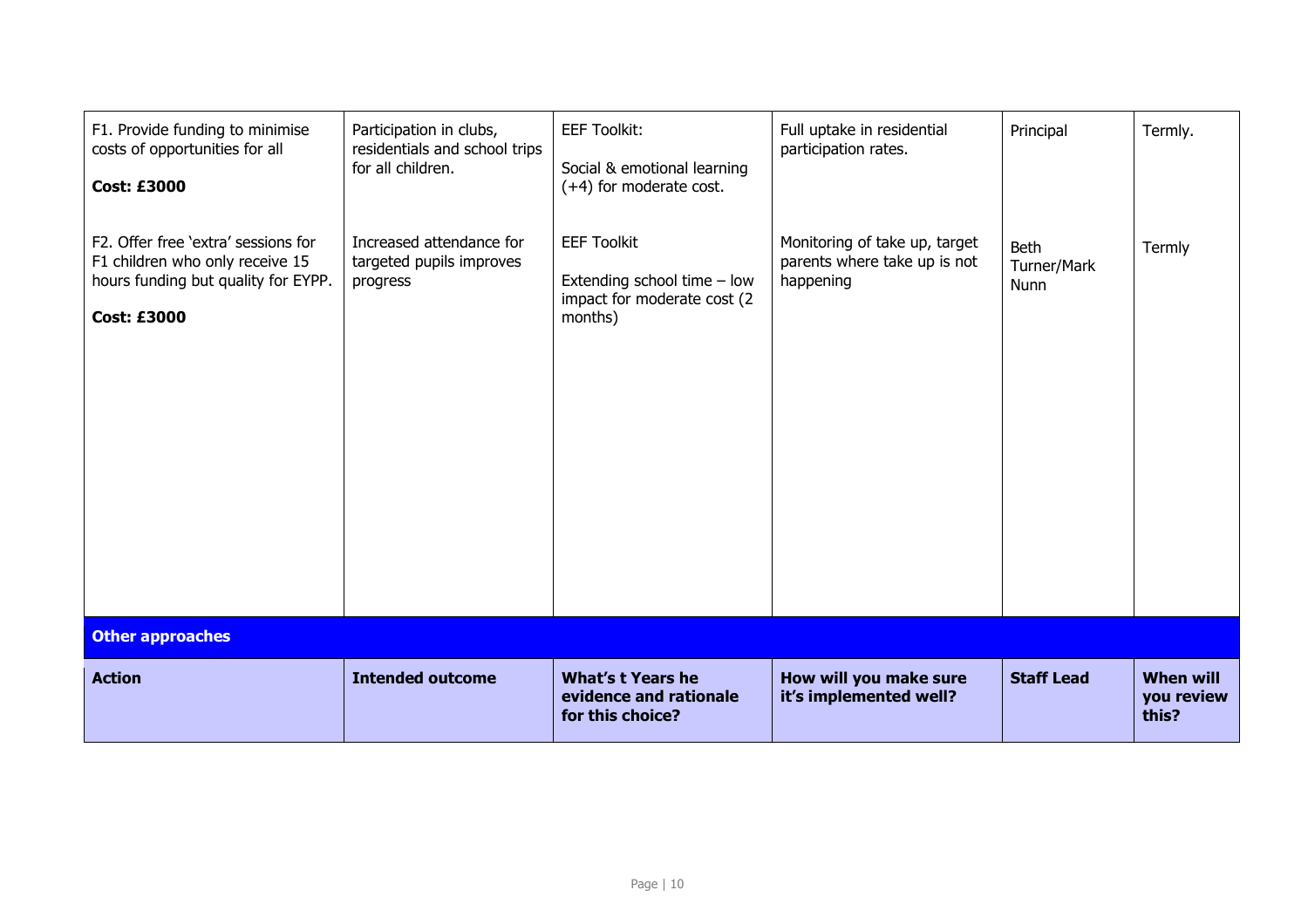| School Uniform<br>To ensure all children have correct<br>uniform for school including PE Kit<br><b>Cost: £500</b>                                                                                                                                                                                                                 | Children are dressed in line<br>with their peers.                                                                                                                                                             | <b>EEF Toolkit:</b><br>School uniform (0) low cost                      | Monitor take-up of uniform                                                                                  | Principal | Termly |
|-----------------------------------------------------------------------------------------------------------------------------------------------------------------------------------------------------------------------------------------------------------------------------------------------------------------------------------|---------------------------------------------------------------------------------------------------------------------------------------------------------------------------------------------------------------|-------------------------------------------------------------------------|-------------------------------------------------------------------------------------------------------------|-----------|--------|
| <b>Other approaches</b>                                                                                                                                                                                                                                                                                                           |                                                                                                                                                                                                               |                                                                         |                                                                                                             |           |        |
| Develop out of school provision to<br>facilitate improved attendance and<br>school readiness:<br>Subsidise Breakfast Club so that<br>cost is £1 per session<br><b>Cost: £4000</b><br>Provide targeted after school clubs<br>specifically for PP children,<br>particularly those whose<br>attendance is poor<br><b>Cost: £2000</b> | Enhanced provision is in<br>place for before and school.<br>The provision is well-<br>attended and targeted<br>pupils are accessing this.<br>Attendance of targeted<br>pupils improves at key data<br>points. | <b>EEF Toolkit:</b><br>Extending school time (+2)<br>for moderate cost. | Monitor register to ensure<br>children take up the<br>opportunity.<br>Invite children to breakfast<br>club. | Principal | Termly |
| Total budgeted cost:                                                                                                                                                                                                                                                                                                              |                                                                                                                                                                                                               |                                                                         |                                                                                                             | £131,266  |        |

**Total Cost £131,266 - £130,465 additional funding cost to school £801**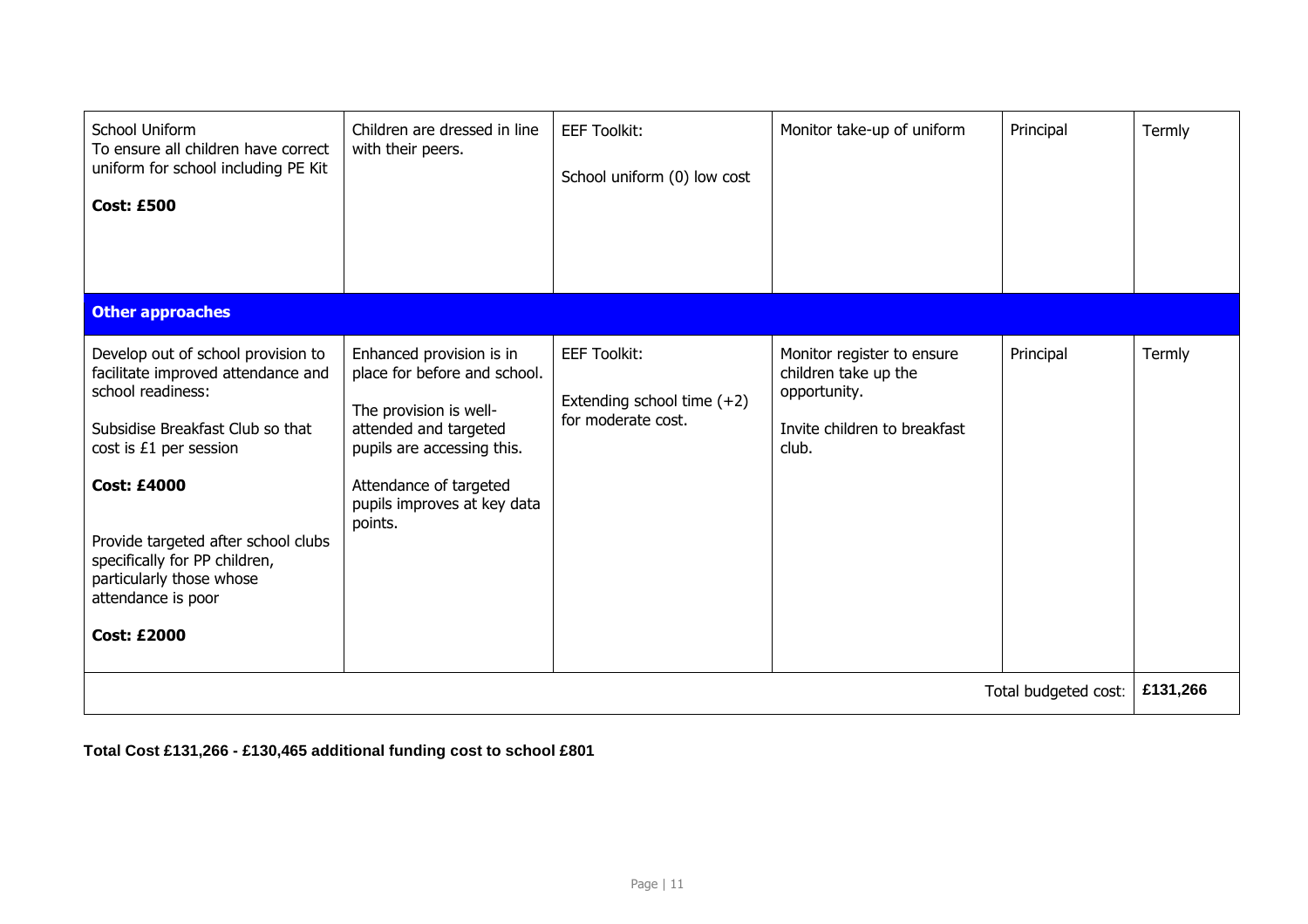| <b>REVIEW (MINUTES OF MEETINGS &amp; ACTIONS)</b> |            |                           |  |  |
|---------------------------------------------------|------------|---------------------------|--|--|
| Date:<br>Actions:                                 | (Autumn 1) | Leaders/Teachers present: |  |  |
| Date:<br>Actions:                                 | (Autumn 2) | Leaders/Teachers present: |  |  |
| Date:<br>Actions:                                 | (Spring 2) | Leaders/Teachers present: |  |  |
| Date:<br>Actions:                                 | (Summer 2) | Leaders/Teachers present: |  |  |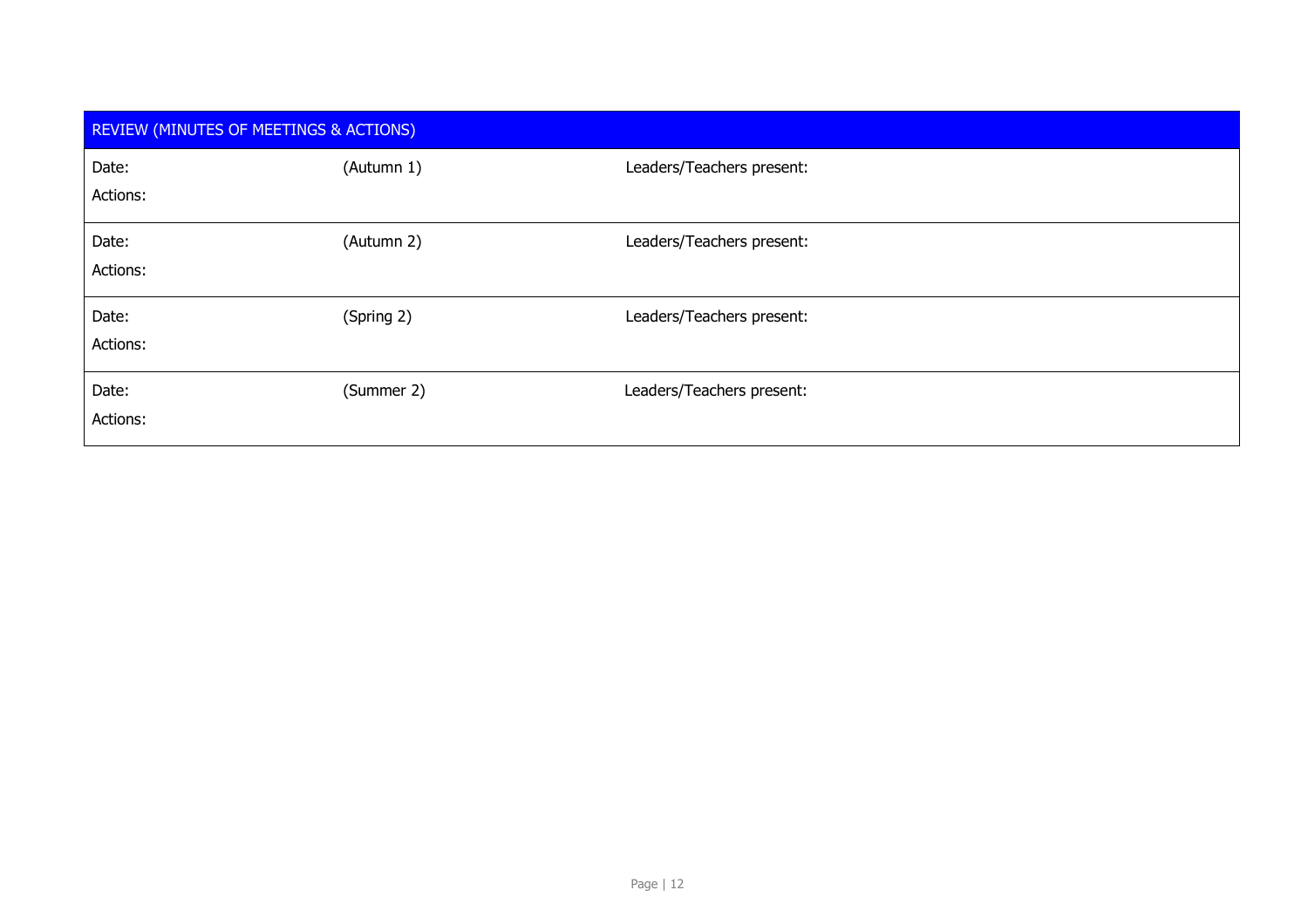## **Review of expenditure from previous academic year**

### PREVIOUS ACADEMIC YEAR

#### **Total amount: £149 482.50**

### Quality of teaching for all

| <b>Action</b>                                                                                    | <b>Intended outcome</b>                                                                                                                                                                                                                                                                                                                                                   | <b>Impact</b>                                                                                                                                                                                                                                                                                          | <b>Lessons learned</b><br><b>KEEP/TWEAK/STOP?</b>                                                                   | <b>Cost</b> |
|--------------------------------------------------------------------------------------------------|---------------------------------------------------------------------------------------------------------------------------------------------------------------------------------------------------------------------------------------------------------------------------------------------------------------------------------------------------------------------------|--------------------------------------------------------------------------------------------------------------------------------------------------------------------------------------------------------------------------------------------------------------------------------------------------------|---------------------------------------------------------------------------------------------------------------------|-------------|
| Weekly, targeted Y6 small<br>group intervention with a focus<br>on fluency and vocabulary skills | An increase in children's<br>$\bullet$<br>fluency skills in<br>mathematics positively<br>impacts on progress and<br>attainment;<br>An increase in children's<br>vocabulary skills positively<br>impacts on progress and<br>attainment;<br>An increase in children's<br>$\bullet$<br>fluency skills in<br>mathematics positively<br>impacts on progress and<br>attainment. | Data shows the gap has closed<br>between PP and non PP.<br>Maths-There is now a positive gap<br>of 17% between the two groups<br>with more PP children National<br>standards.<br>Reading-There is now a positive<br>gap of 3.3% between the two<br>groups with more PP children<br>National standards. | This strategy worked well.<br>Continue this year with a<br>stronger reading focus.<br>Keep (not within PP strategy) | £4100       |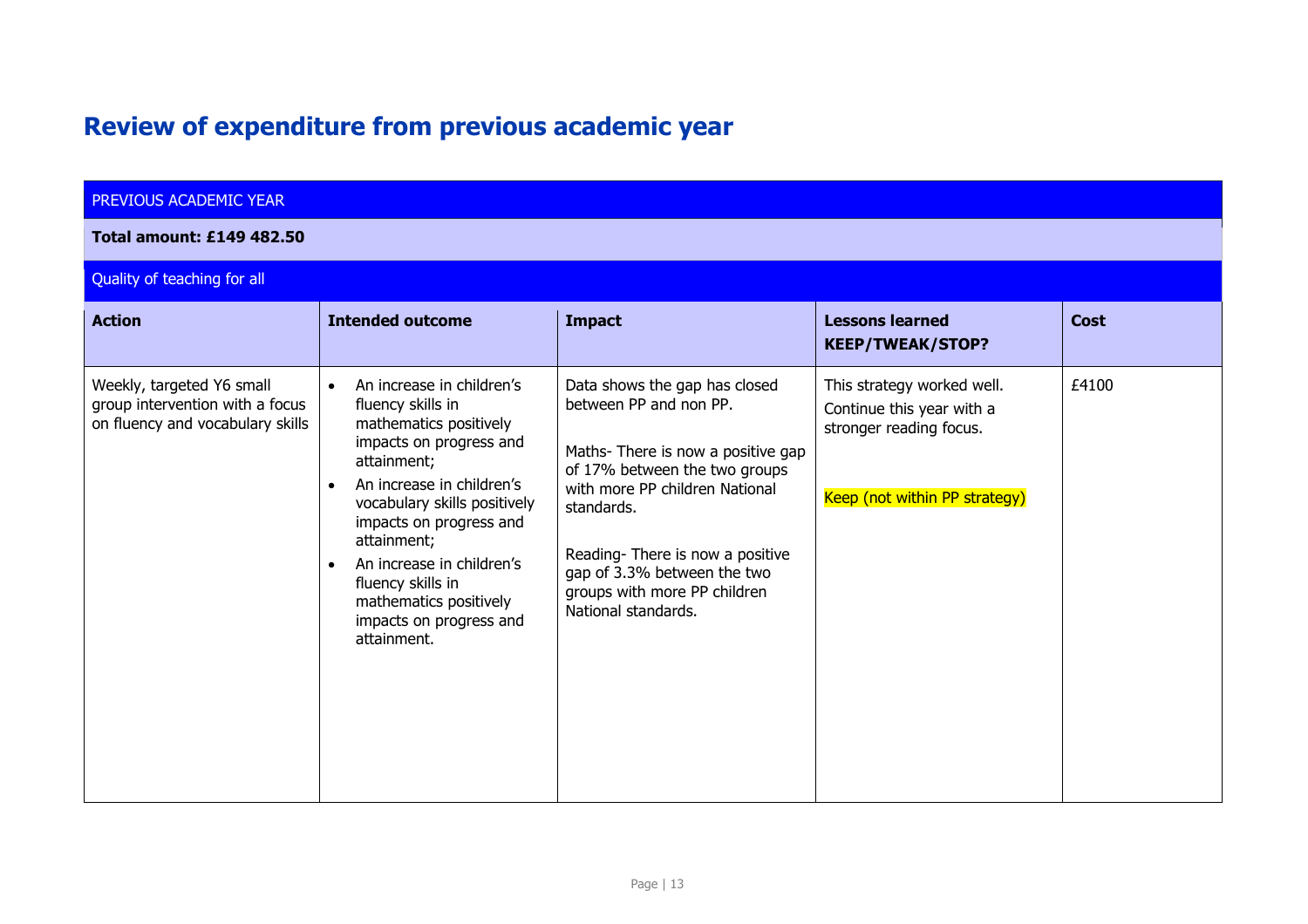| <b>Action</b>                                                                                                                   | <b>Intended outcome</b>                                                                                                                                                                                                                                 | <b>Impact</b>                                                      | <b>Lessons learned</b><br><b>KEEP/TWEAK/STOP?</b>                                                                                                                                                   | <b>Cost</b> |
|---------------------------------------------------------------------------------------------------------------------------------|---------------------------------------------------------------------------------------------------------------------------------------------------------------------------------------------------------------------------------------------------------|--------------------------------------------------------------------|-----------------------------------------------------------------------------------------------------------------------------------------------------------------------------------------------------|-------------|
| To ensure that all groups for<br>Maths and English are below 20<br>pupils to enable a high degree<br>of personalised learning.  | Ratios have improved to<br>$\bullet$<br>allow staff to carry out<br>individual interventions and<br>deliver high quality<br>feedback;<br>Pupils identified through<br>$\bullet$<br>target setting make<br>accelerated progress across<br>ability groups | See page 3 for KS2 data.<br>See page 2 for EYFS data.              | The personalisation agenda has<br>been largely successful<br>throughout school. However,<br>writing at KS1 needs to rapidly<br>improve. Plans are in place to<br>address this issue.<br><b>KEEP</b> | £123,100    |
| Targeted support                                                                                                                |                                                                                                                                                                                                                                                         |                                                                    |                                                                                                                                                                                                     |             |
| <b>Action</b>                                                                                                                   | <b>Intended outcome</b>                                                                                                                                                                                                                                 | <b>Impact</b>                                                      | <b>Lessons learned</b>                                                                                                                                                                              | <b>Cost</b> |
| Speech and language therapist<br>in F1 to facilitate personalised<br>intervention to embed and<br>develop communication skills. | Children's speech and<br>$\bullet$<br>comprehension improves.                                                                                                                                                                                           | Children's Speech and Language<br>has improved since entry to FS 1 | Continue with strategy. West<br>Park children historically have<br>low-levels of CLLD on entry.<br><b>KEEP</b>                                                                                      | £15,000     |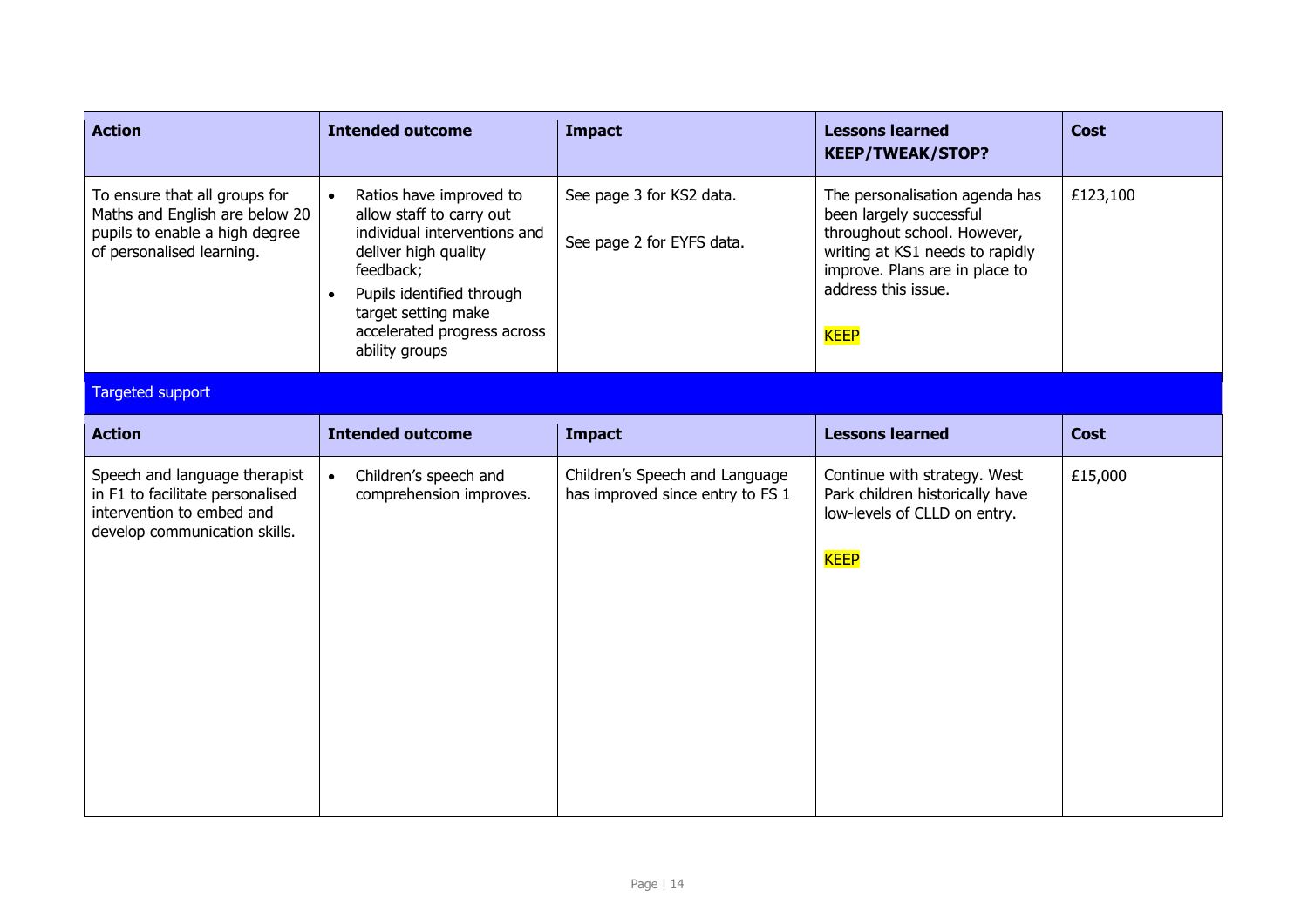| Other approaches                                                                                                                      |                                                                                                                                                                            |                                                                                                                               |                                                                                                                       |             |  |  |
|---------------------------------------------------------------------------------------------------------------------------------------|----------------------------------------------------------------------------------------------------------------------------------------------------------------------------|-------------------------------------------------------------------------------------------------------------------------------|-----------------------------------------------------------------------------------------------------------------------|-------------|--|--|
| <b>Action</b>                                                                                                                         | <b>Intended outcome</b>                                                                                                                                                    | <b>Impact</b>                                                                                                                 | <b>Lessons learned</b>                                                                                                | <b>Cost</b> |  |  |
| Intervention in Early Years<br>To ensure high quality<br>transition into and from EYFS in<br>conjunction with Luan's Little<br>People | Children are school ready<br>$\bullet$<br>on entry and demonstrate<br>improvements in terms of<br>the                                                                      | Monitoring demonstrates that<br>tailored support leads to the<br>engagement of hard to reach<br>pupils.                       | Continue with this strategy. Staff<br>and children know each other<br>before starting school- improved<br>transition. | £450        |  |  |
| Release staff half-termly for<br>transition planning with Luan's<br>Little People                                                     |                                                                                                                                                                            |                                                                                                                               | Remove - Luan's Little People<br>has since closed                                                                     | £900        |  |  |
| Release time for Home Visits                                                                                                          |                                                                                                                                                                            |                                                                                                                               |                                                                                                                       |             |  |  |
| To offer extra sessions to the<br>PP children in F1 to support<br>educational development.                                            | Children are school ready<br>$\bullet$<br>on entry and demonstrate<br>improvements in terms of<br>the characteristics of<br>effective learners at key<br>transition points | Children have benefitted socially,<br>emotionally and educationally from<br>additional sessions.<br>EVIDENCE- Ages and Stages | Continue with this strategy-<br>positive feedback.<br><b>KEEP</b>                                                     | £3000       |  |  |